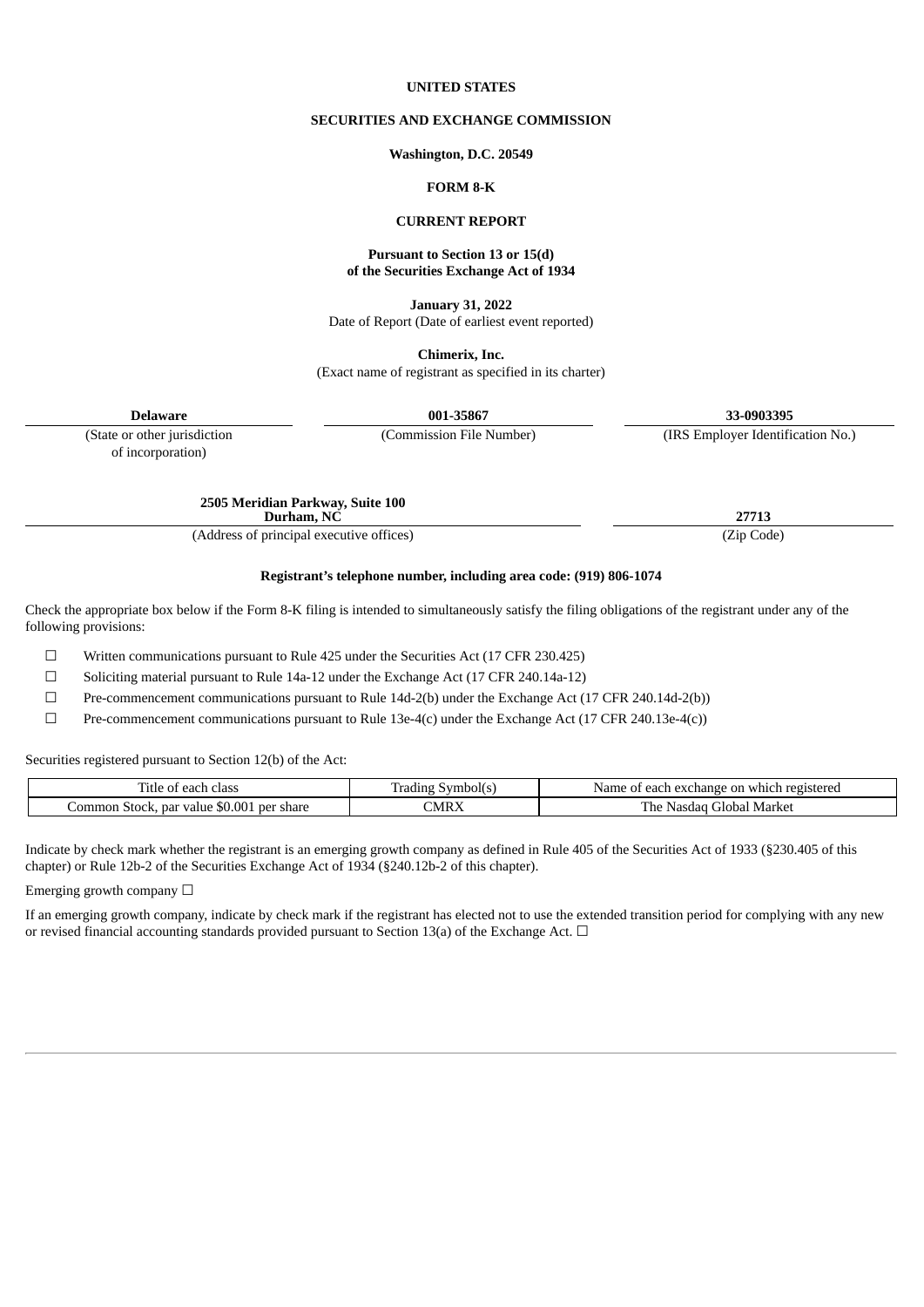### **Item 1.01 Entry into a Material Definitive Agreement.**

On January 31, 2022 (the "Effective Date"), Chimerix, Inc. (the "Company") entered into a Loan and Security Agreement (the "Loan Agreement"), by and between the Company, as borrower, and Silicon Valley Bank, as the lender (the "Lender"). The Loan Agreement provides for a four-year secured revolving loan facility (the "Credit Facility") in an aggregate principal amount of up to \$50.0 million. Proceeds from the Credit Facility may be used for working capital and general corporate purposes.

The Company entered into the Loan Agreement to increase its financial flexibility by, among other things, providing a non-dilutive source of capital that can be drawn on to support its future working capital needs in light of the previously disclosed potential entry into a sole source contract with the Biomedical Advanced Research and Development Authority ("BARDA"). The Company has no obligation to draw down any amount under the Credit Facility, and did not draw down any amount on the Effective Date. The Company views the Credit Facility as a resource that will supplement its financial position by providing an alternative source of capital that can be utilized on an as-needed basis, for example, in advance of an anticipated (or future) shipment of TEMBEXA treatment courses to BARDA into the U.S. Strategic National Stockpile over the term of the Credit Facility.

The Company may borrow, repay and re-borrow funds under the Credit Facility without a prepayment penalty until January 31, 2026 (the "Maturity Date"), at which time the Credit Facility expires, and all outstanding revolving loans under the Credit Facility, together with all accrued and unpaid interest, must be repaid. No exit fee exists upon expiration of the Credit Facility on the Maturity Date. Subject to the satisfaction of certain liquidity ratios, the full \$50.0 million of the Credit Facility will be available for the Company to borrow on a non-formula basis. If the Company is unable to meet these liquidity ratios, then availability under the Credit Facility is determined based on a borrowing base equal to percentages of certain accounts receivable and certain purchase orders (which include prospective options for BARDA to procure TEMBEXA treatment courses) for the Company's goods in accordance with a formula set forth in the Loan Agreement.

Borrowings under the Credit Facility accrue interest at a floating per annum rate of the greater of (i) 1.50% above the Prime Rate (as defined below) and (ii) 4.75%. Prime Rate is defined as the rate of interest per annum published in The Wall Street Journal or any successor publication thereto as the "prime rate". If such rate of interest from The Wall Street Journal becomes unavailable, the "Prime Rate" shall mean the rate of interest per annum announced by the Lender as its prime rate in effect. In each case, in the event such prime rate is less than zero, such rate shall be deemed to be zero for purposes of the Loan Agreement. The Company must also pay an unused line fee equal to 0.25% per annum on the unused portion of the Credit Facility, payable quarterly in arrears. Upon the termination of the Loan Agreement for any reason prior to the Maturity Date, the Company will be required to pay to the Lender an early termination fee of \$0.5 million. The Loan Agreement also requires the Company to pay the Lender a non-refundable commitment fee of \$0.5 million, payable in four equal installments beginning on the Effective Date and each anniversary of the Effective Date thereafter until January 31, 2025.

The Company's obligations under the Loan Agreement are secured by a first lien on substantially all assets of the Company other than the Company's intellectual property, with a negative pledge on the Company's intellectual property.

The Loan Agreement contains customary affirmative and negative covenants and customary events of default that permit the Lender to accelerate the Company's outstanding obligations under the Loan Agreement, all as set forth in the Loan Agreement. The Loan Agreement also contains financial covenants requiring the Company to maintain specified liquidity and cash levels at certain times as set forth in the Loan Agreement.

The foregoing description of the Loan Agreement does not purport to be complete and is qualified in its entirety by reference to the full text of the Loan Agreement, a copy of which will be filed as an exhibit to our Annual Report on Form 10-K for the year ended December 31, 2021 and our Quarterly Report on Form 10-Q for the quarter ending March 31, 2022.

#### **Forward-Looking Statements**

The Company cautions you that statements included in this report that are not a description of historical facts are forward-looking statements. These forward-looking statements include statements regarding the potential benefits of the Credit Facility to the Company's operations and financial position, the timing of the entry into any such agreement with BARDA and the final terms of such agreement, and the Company's plans with regards to future borrowings under the Credit Facility. The inclusion of forward-looking statements should not be regarded as a representation by the Company that any of these results will be achieved. Actual results may differ from those set forth in this report due to the risks and uncertainties associated with market conditions, as well as risks and uncertainties inherent in the Company's business, including those described in the Company's other filings with the Securities Exchange Commission. You are cautioned not to place undue reliance on these forward-looking statements, which speak only as of the date hereof, and the Company undertakes no obligation to revise or update this report to reflect events or circumstances after the date hereof. All forwardlooking statements are qualified in their entirety by this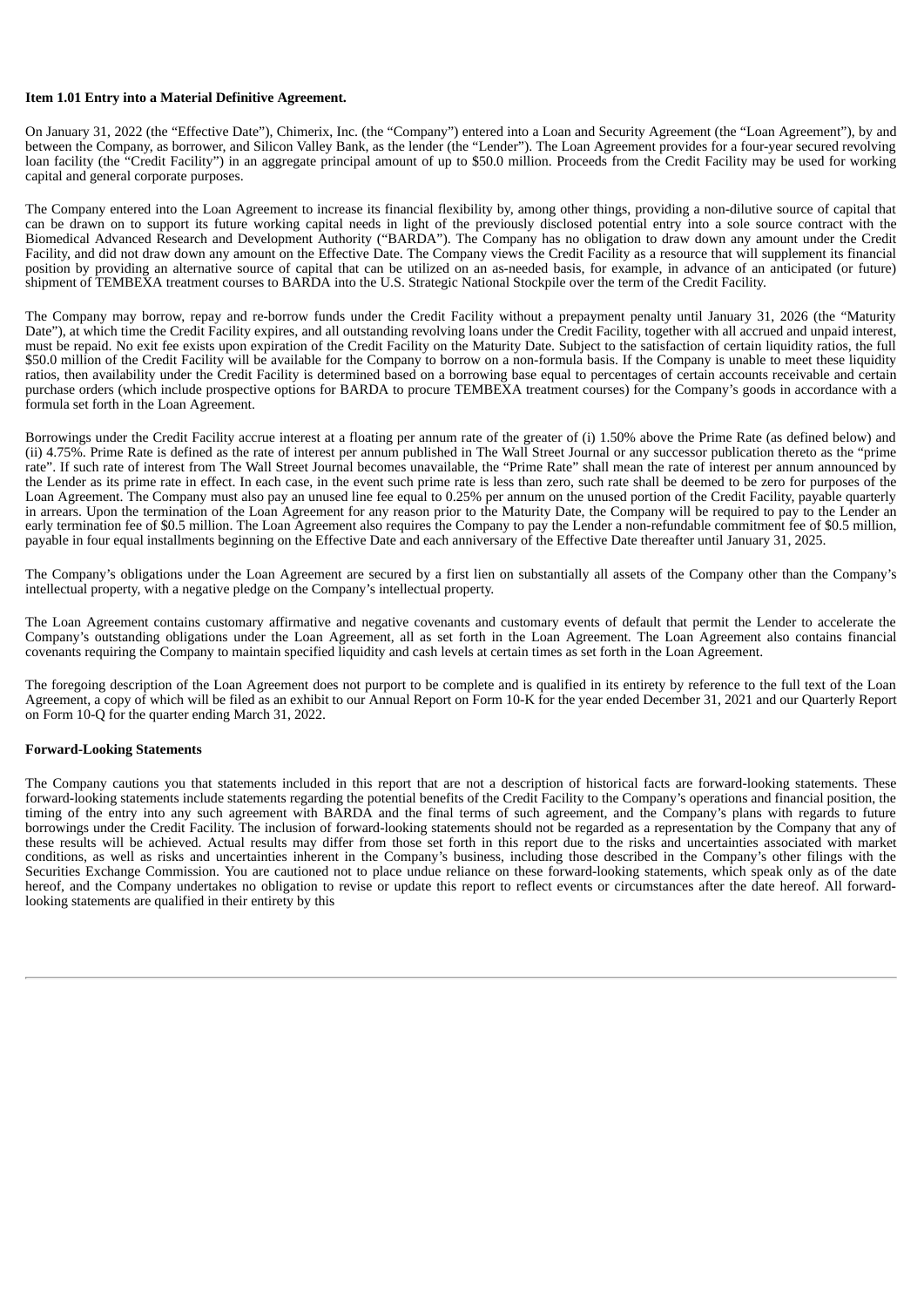cautionary statement. This caution is made under the safe harbor provisions of Section 21E of the Private Securities Litigation Reform Act of 1995.

Item 2.03 Creation of a Direct Financial Obligation or an Obligation under an Off-Balance Sheet Arrangement of a Registrant.

The information provided in Item 1.01 of this Current Report on Form 8-K is incorporated by reference into this Item 2.03.